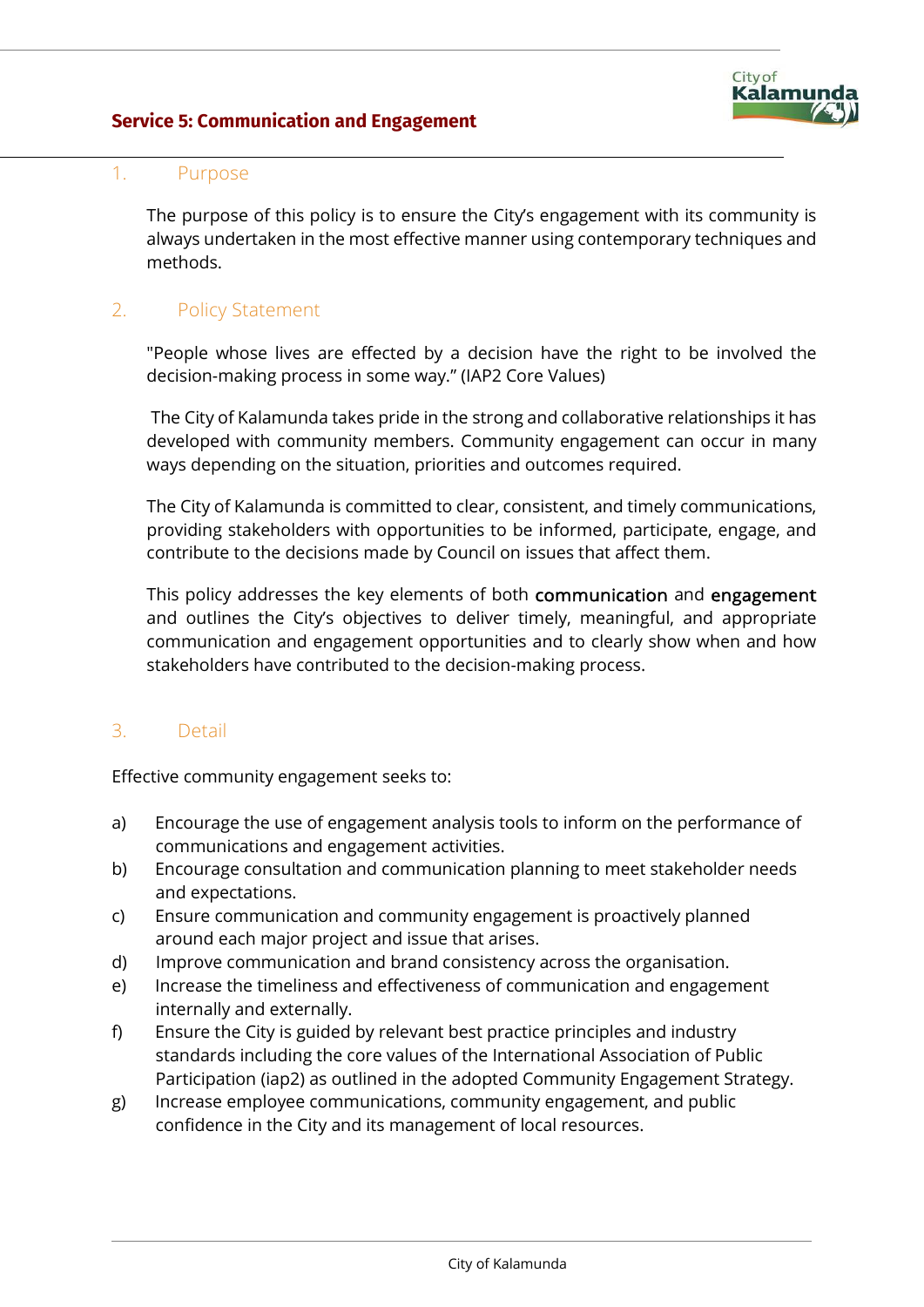

## Methodology

The City uses the iap2 Spectrum (as shown below) to assist and guide in the communication and engagement process. The model identifies five levels where communication and interactive opportunities are selected, depending on project purpose, audience, and the expected influence of each.

### The City's Commitments

The City commits to:

- a) open and transparent communication. Unless something is commercially confidential, it should be communicated in a complete, unambiguous and timely manner.
- b) communicating about significant happenings in a thoroughly planned manner. Care should be taken to decide and plan what requires formal communication by whom, and by when, through what channel – and how effectiveness will be measured.
- c) communicating both good and bad news quickly, even if the full impact of the decision or message may not be clear.
- d) recognising those who are affected by a decision have a right to be involved in the decision-making process.
- e) seeking out and enabling the involvement of those potentially affected.
- f) involving participants in choosing and defining how they receive information or participate.
- g) communicating to participants how their input affected the decision.
- h) providing participants with the information they need to participate in a meaningful way; and
- i) providing an ongoing relationship between Council and the community.

#### Engagement Spectrum

Each project or issue being managed will have varying resource implications and various levels of potential influence within one activity, with a need to move up and down the engagement spectrum.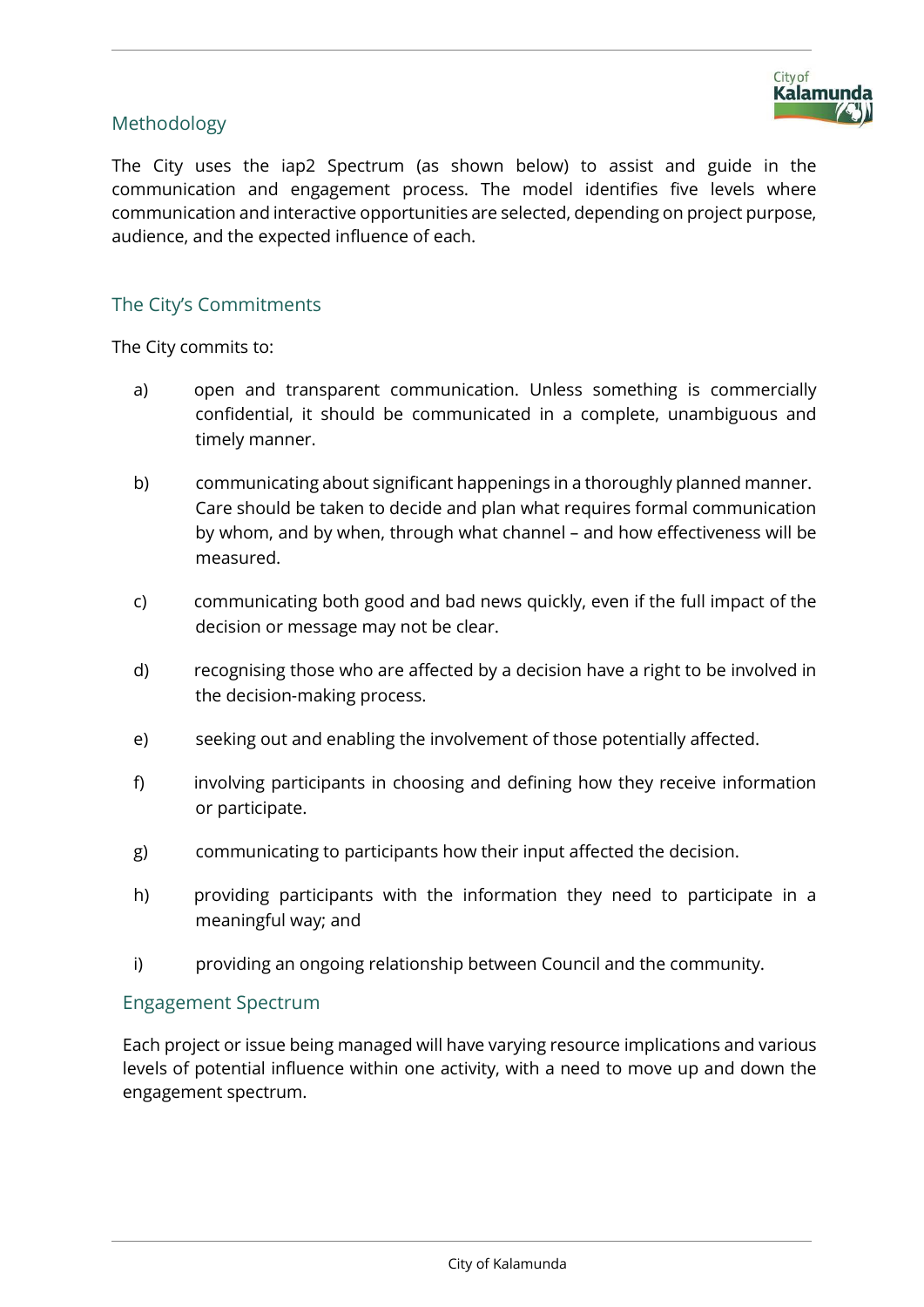| Inform                                                                                                                                                                                 | <b>Consult</b>                                                                                                                                                                                                                                    | Involve                                                                                                                                                                                                                             | Collaborate                                                                                                                                                                         | <b>Empower</b>                                                         |  |
|----------------------------------------------------------------------------------------------------------------------------------------------------------------------------------------|---------------------------------------------------------------------------------------------------------------------------------------------------------------------------------------------------------------------------------------------------|-------------------------------------------------------------------------------------------------------------------------------------------------------------------------------------------------------------------------------------|-------------------------------------------------------------------------------------------------------------------------------------------------------------------------------------|------------------------------------------------------------------------|--|
| <b>Public Participation Objective</b>                                                                                                                                                  |                                                                                                                                                                                                                                                   |                                                                                                                                                                                                                                     |                                                                                                                                                                                     |                                                                        |  |
| To provide the<br>public with<br>balanced and<br>objective<br>information to<br>assist them in<br>understanding<br>the problems,<br>alternatives,<br>opportunities<br>and/or solution. | To obtain<br>public feedback<br>on analysis,<br>alternatives<br>and/or<br>decisions.                                                                                                                                                              | To work<br>directly with<br>the public<br>throughout the<br>process to<br>ensure that<br>public concerns<br>and aspirations<br>are consistently<br>understood<br>and<br>considered.                                                 | To partner with<br>the public in each<br>aspect of the<br>decision including<br>the development<br>of alternatives<br>and the<br>identification of<br>the preferred<br>solution.    | To place final<br>decision<br>making in the<br>hands of the<br>public. |  |
| <b>Obligations to the Public</b>                                                                                                                                                       |                                                                                                                                                                                                                                                   |                                                                                                                                                                                                                                     |                                                                                                                                                                                     |                                                                        |  |
| We will keep<br>you informed.                                                                                                                                                          | We will keep<br>you informed,<br>listen to and<br>acknowledge<br>concerns and<br>aspirations,<br>and provide<br>feedback on<br>how public<br>input<br>influenced the<br>decision. We<br>will seek your<br>feedback on<br>drafts and<br>proposals. | We will work<br>with you to<br>ensure that<br>your concerns<br>and aspirations<br>are directly<br>reflected in the<br>alternatives<br>developed and<br>provide<br>feedback on<br>how public<br>input<br>influenced the<br>decision. | We will work<br>together with you<br>to formulate<br>solutions and<br>incorporate your<br>advice and<br>recommendations<br>into the decisions<br>to the maximum<br>extent possible. | We will<br>implement<br>what you<br>decide.                            |  |

City of<br>**Kalamunda** 

Source – International Association of Public Participation

# Communication and Engagement Principles

- a) The communication and engagement program will be interesting, equitable, inclusive, adequately resourced and specifically tailored to each project or issue.
- b) Communication and engagement activity will begin early and be part of project scoping and milestones identification, rather than being a one-off event or undertaken after a final decision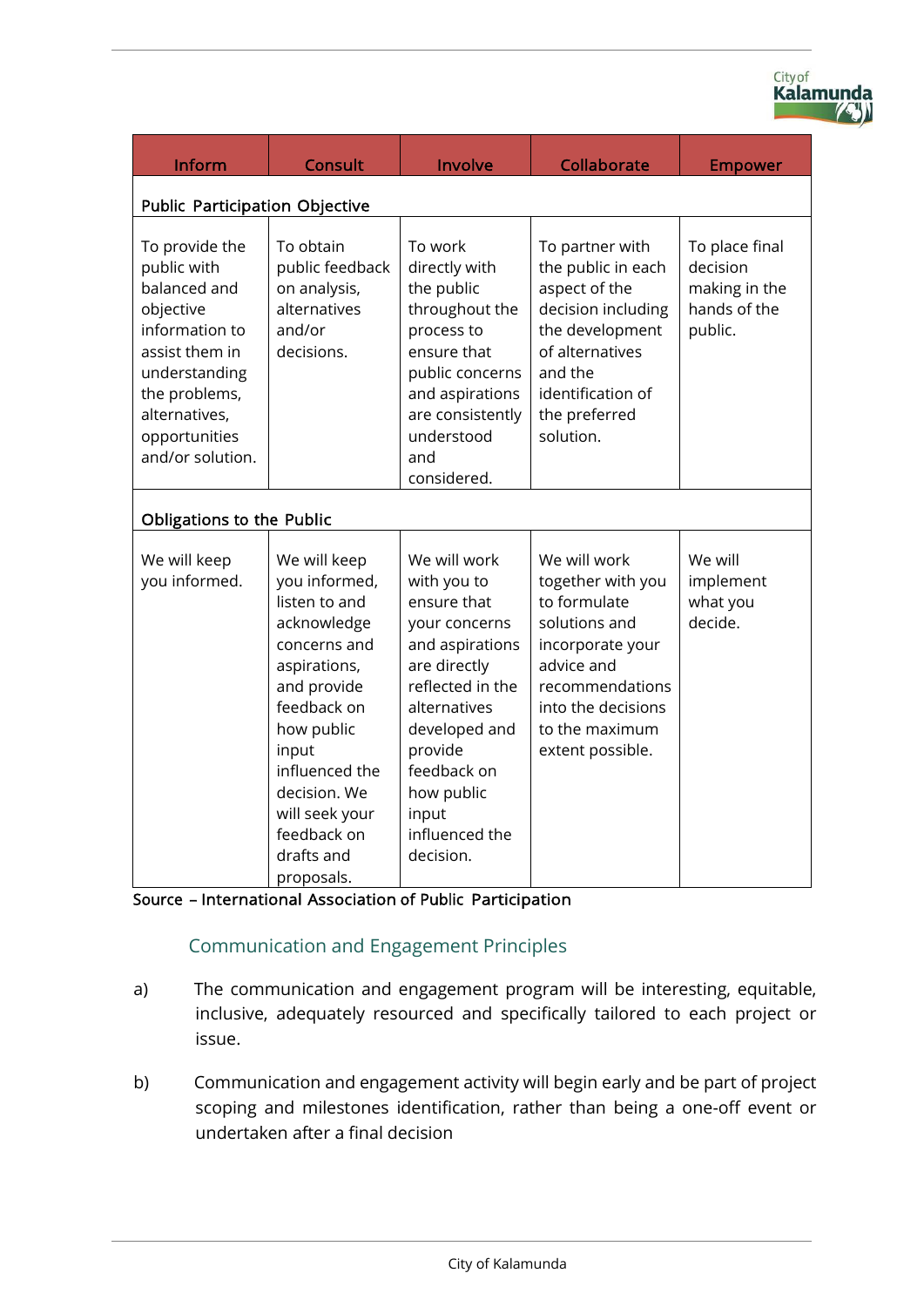

- c) The history of previous communications and engagement programs will be considered
- d) The purpose expected outcomes and decision-making process will be clearly communicated to all parties participating.
- e) Diverse communication and engagement techniques will be implemented to maximise opportunity for participation and flexibility of choice on how to engage.
- f) Communication and engagement approaches will be constantly evaluated against objectives and modified accordingly to meet changing needs.
- g) Participants will be provided with 'Feedback Summaries' following consultation activities.

## Roles and Responsibility

Elected Members are to ensure Community Engagement principles are encompassed in the engagement processes undertaken. Elected Members will be invited to give oversight and comment on all engagements being undertaken.

Stakeholder engagement does not replace Council decision-making responsibility, rather it is designed to ensure Council has access to a range of information about stakeholder and community needs, opinions, and options, prior to making decisions.

Stakeholder feedback is one part of the information gathering process upon which decisions are based. Other information which may be considered includes technical advice, legal advice, third party expert advice and other stakeholder advice as necessary.

As one of the City's roles is Advocacy, there may be circumstances where public participation is not undertaken by the City, such as major infrastructure projects delivered by the State or Federal Government. These projects will be outlined in the City's annual advocacy program and endorsed by Council.

When a decision is mandatory, Council shall comply with statutory requirements, such as for strategic planning documents or Development Applications.

## 4. Community Consultation

This Policy does not require community consolation as it guides how the City will undertake engagement and communication with the community.